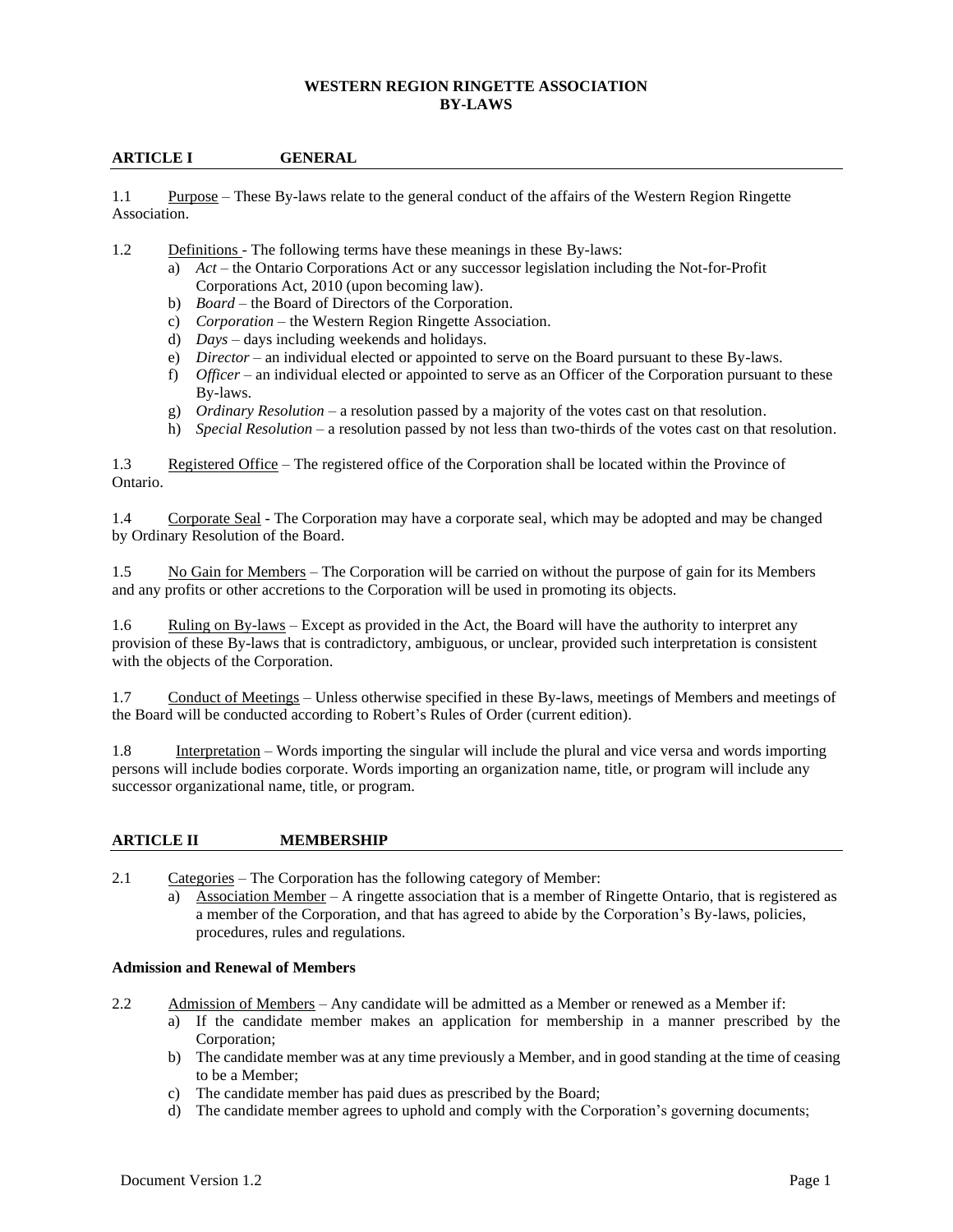- e) The candidate member meets any other condition of membership determined by the Board;
- f) The candidate member has met the applicable definition listed in Section 2.1; and
- g) The candidate member has been approved by Ordinary Resolution by the Board or by any committee or individual delegated this authority by the Board.
- h) The candidate member is a member in good standing with Ringette Ontario.

## **Membership Dues and Duration**

2.3 Year – Unless otherwise determined by the Board, the membership year of the Corporation will be June  $15<sup>th</sup>$ to June  $14<sup>th</sup>$ .

2.4 Fees – Membership fees will be determined annually by the Board.

2.5 Duration – Membership is accorded on an annual basis and Members will re-apply for membership annually.

2.6 Transfer – Membership in the Corporation is non-transferable.

2.7 Suspension – A Member may be suspended, pending the outcome of a discipline hearing in accordance with the Corporation's policies related to discipline, or by Special Resolution of the Board at a meeting of the Board provided the Member has been given notice of and the opportunity to be heard at such meeting.

- 2.8 Termination Membership in the Corporation will terminate immediately upon:
	- a) The expiration of the Member's annual membership, unless renewed in accordance with these By-laws; b) The Member fails to maintain any of the qualifications or conditions of membership described in Section
	- 2.1 of these By-laws;
	- c) Resignation by the Member by giving written notice to the Corporation;
	- d) Dissolution of the Corporation;
	- e) The Member's dissolution; or
	- f) By Ordinary Resolution of the Board or of the Members at a duly called meeting, provided fifteen (15) days' notice is given and the Member is provided with reasons and the opportunity to be heard. Notice will set out the reasons for termination of membership and the Member receiving the notice will be entitled to submit a written submission opposing the termination.

2.9 May Not Resign – A Member may not resign from the Corporation when the Member is subject to disciplinary investigation or action of the Corporation.

2.10 Arrears – A Member will be expelled from the Corporation for failing to pay membership fees or monies owed to the Corporation by the deadline dates prescribed by the Board.

2.11 Discipline – In addition to expulsion for failure to pay membership fees, a Member may be disciplined in accordance with the Corporation's policies and procedures relating to the discipline of Members.

2.12 Dues Payable – Any dues, subscriptions, or other monies owed to the Corporation by suspended or expelled Members will remain due.

#### **Good Standing**

- 2.13 Definition A Member will be in good standing provided that the Member:
	- a) Has not ceased to be a Member;
	- b) Has not been suspended or expelled from membership, or had other membership restrictions or sanctions imposed;
	- c) Has completed and remitted all documents as required by the Corporation;
	- d) Has complied with the By-laws, policies, and rules of the Corporation;
	- e) Is not subject to a disciplinary investigation or action by the Corporation, or if subject to disciplinary action previously, has fulfilled all terms and conditions of such disciplinary action to the satisfaction of the Board;
	- f) Has paid all required membership fees; and
	- g) Is a member association in good standing with Ringette Ontario.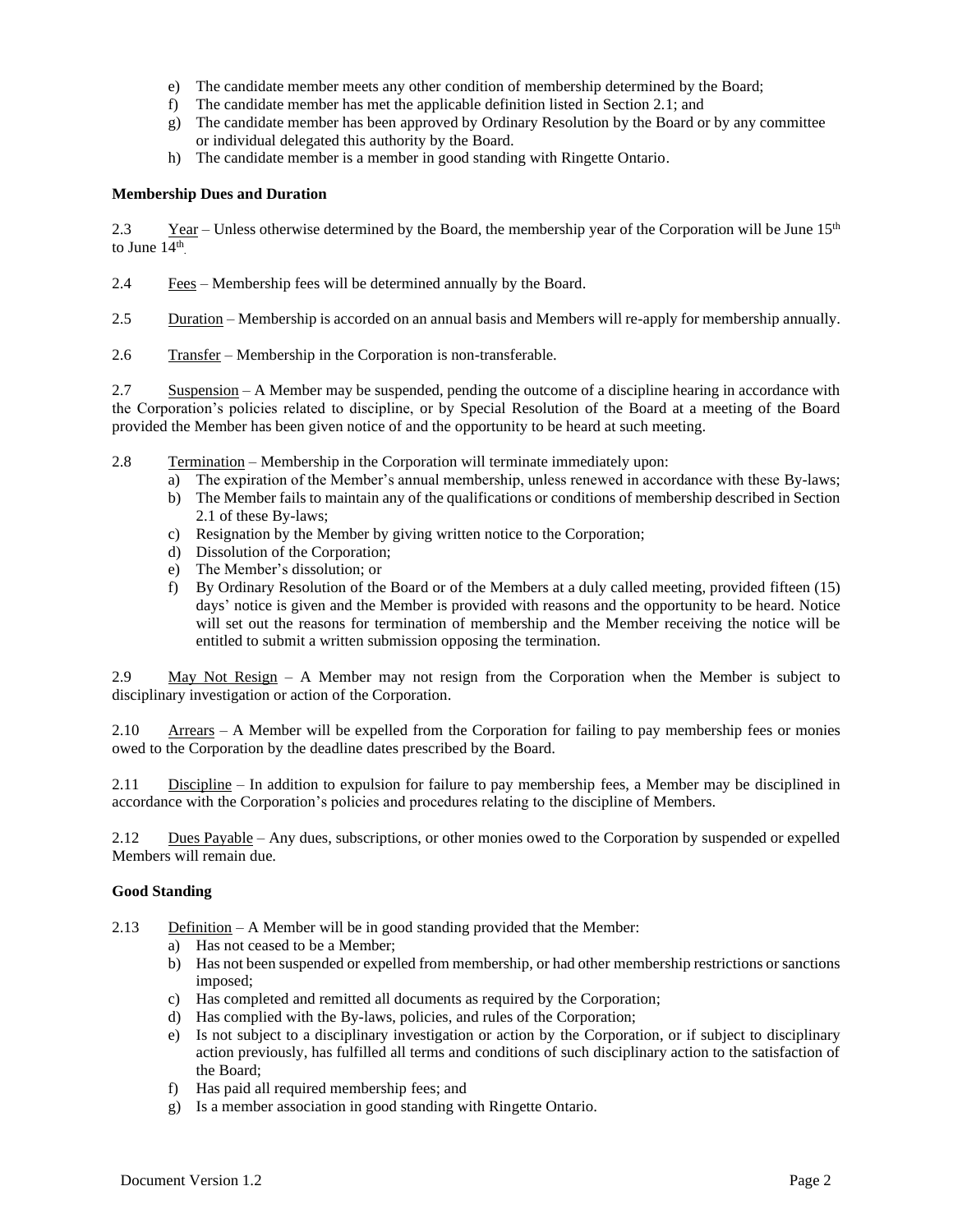2.14 Cease to be in Good Standing - Members that cease to be in good standing, as determined by the Board or a Disciplinary Panel will not be entitled to vote at meetings of the Members or be entitled to the benefits and privileges of membership until such time as the Board is satisfied that the Member has met the definition of good standing.

# **ARTICLE III MEETINGS OF MEMBERS**

3.1 Annual Meeting - The Corporation will hold meetings of Members at such date, time and place as determined by the Board within the Province of Ontario. The Annual Meeting will be held within fifteen (15) months of the last Annual Meeting and within six (6) months of the Corporation's fiscal year end. Any Member, upon request, will be provided, not less than three (3) days before the annual meeting, with a copy of the approved financial statements, auditor's report or review engagement report if not waived.

3.2 Special Meeting - A Special Meeting of the Members may be called at any time by Ordinary Resolution of the Board or upon the written requisition of ten percent (10%) or more of the Members for any purpose connected with the affairs of the Corporation that does not fall within the exceptions listed in the Act or is otherwise inconsistent with the Act, within twenty-one (21) days from the date of the deposit of the requisition.

3.3 Participation/Holding by Electronic Means – Any person entitled to attend a meeting of Members may participate in the meeting by telephonic or electronic means that permits all participants to communicate adequately with each other during the meeting if the Corporation makes such means available. A person so participating in a meeting is deemed to be present at the meeting. The Corporation may determine that the meeting be held entirely by telephonic or electronic means that permit all participants to communicate adequately with each other during the meeting.

3.4 Notice - Written or electronic notice of the date of the Annual Meeting of the Members will be given to all Members in good standing, Directors, and the Auditor if required at least ten (10) days and not more than fifty (50) days prior to the date of the meeting. Notice will contain a reminder of the right to vote by proxy or by absentee ballot, a proposed agenda, reasonable information to permit Members to make informed decisions, nominations of Directors, and the text of any resolutions or amendments to be decided.

3.5 Waiver of Notice – Any person who is entitled to notice of a meeting of the Members may waive notice, and attendance of the person at the meeting is a waiver of notice of the meeting, unless the person attends the meeting for the express purpose of objecting to the transaction of any business on the grounds that the meeting was not lawfully called in accordance with these By-laws.

3.6 Error or Omission in Giving Notice **-** No error or omission in giving notice of any meeting of the Members shall invalidate the meeting or make void any proceedings taken at the meeting.

3.7 New Business - No other item of business will be included in the notice of the meeting of the Members unless notice in writing of such other item of business, or a Member's proposal, has been submitted to the Board fifteen (15) days prior to the meeting of the Members in accordance with procedures as approved by the Board. Copies of all such proposals together with copies of any amendments thereto then proposed by the Board and copies of all resolutions put forward by the Board shall be sent to all Members with the agenda and the notice calling an Annual Meeting.

3.8 Quorum – Fifty percent (50%) of Members present or by proxy will constitute a quorum. If a quorum is present at the opening of a meeting of the Members, the Members present may proceed with the business of the meeting, even if a quorum is not present throughout the meeting.

3.9 Closed Meetings – Meetings of Members will be closed to the public except by invitation of the Board.

- 3.10 Agenda The agenda for the Annual Meeting will at least include:
	- a) Call to order
	- b) Establishment of quorum
	- c) Approval of the agenda
	- d) Approval of minutes of the previous Annual Meeting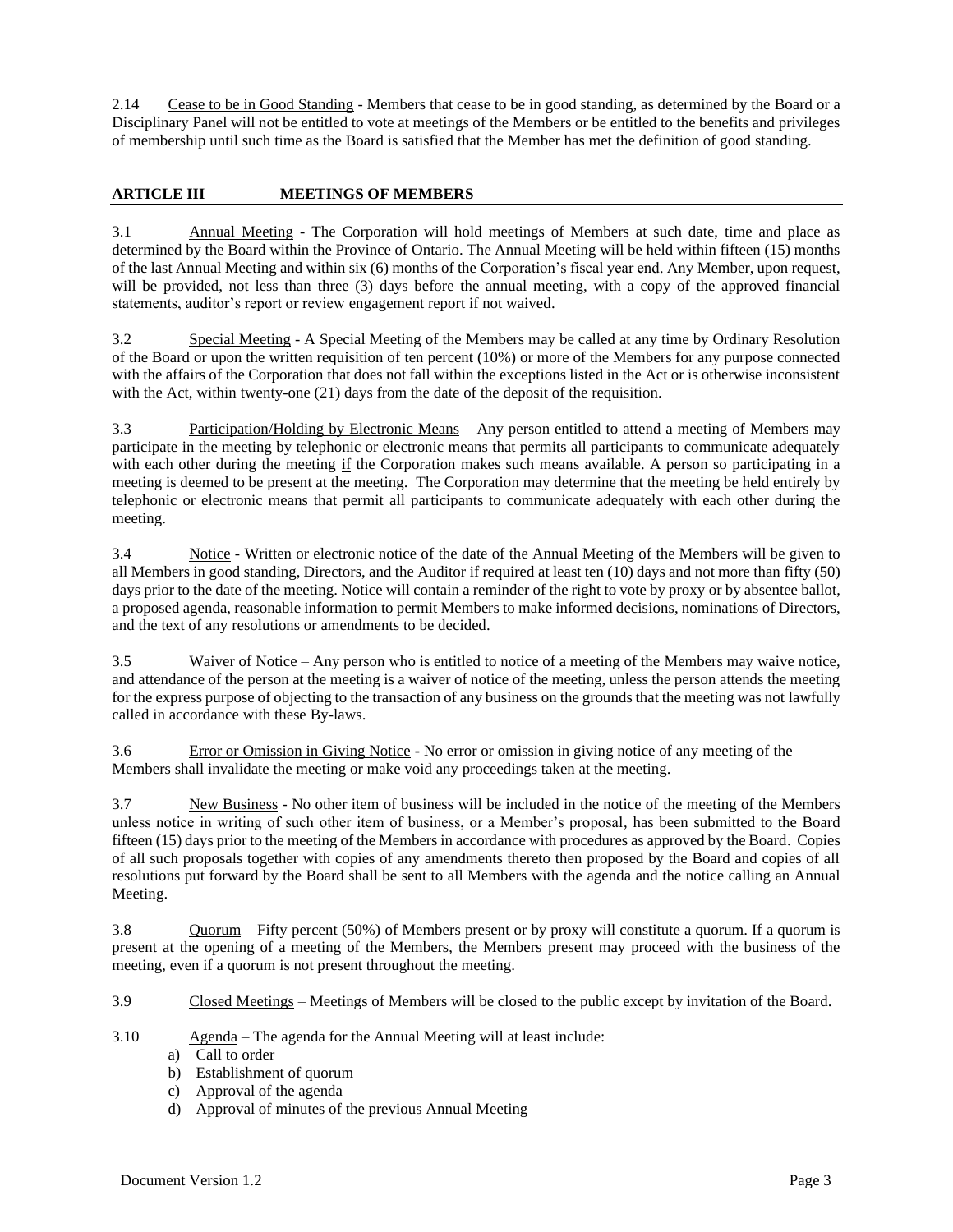- e) Presentation and approval of reports
- f) Approval of membership fees and related fees
- g) Business as specified in the meeting notice
- h) Election of new Directors
- i) Adjournment

3.11 Scrutineers – At the beginning of each meeting, the Board may appoint one or more scrutineers who will be responsible for ensuring that votes are properly cast and counted.

3.12 Adjournments - With the majority consent of the Members present and quorum is ascertained, the Members may adjourn a meeting of Members and no notice is required for continuation of the meeting, if the meeting is held within thirty (30) days. Any business may be brought before or dealt with at any adjourned meeting which might have been brought before or dealt with at the original meeting in accordance with the notice calling the same.

3.13 Attendance - The only persons entitled to attend a meeting of the Members are the Delegates representing Members, the Directors, the auditors of the Corporation (or the person who has been appointed to conduct a review engagement, if any), individuals possessing a proxy on behalf of a Member, and others who are entitled or required under any provision of the Act or the articles to be present at the meeting. Any other person may be admitted only if invited by the Chair of the meeting or with the majority consent of the Members present at the meeting.

## **Voting at Meetings of Members**

3.14 Voting Rights – Registered Members will have the following voting rights via Delegate at all meetings of Members:

a) Association Members will be entitled to one (1) vote for every one hundred (100) players (U6LTS through 30+ Masters) registered with the Association Member in the past season.

3.15 Record Date for Voting – The date determined by the Board will determine the list of Members who are eligible to vote at a meeting of the Members. The date will be no more than thirty (30) days prior to the meeting.

3.16 Delegates – Association Members will annually appoint in writing (inclusive of electronic notice) to the Corporation, the name of the Delegate to represent the Member. Delegates must be at least eighteen years of age, of sound mind, and be acting as the Member's representative.

3.17 Proxy Voting – Every Member entitled to vote at a meeting of Members may, by means of a proxy, appoint a proxy holder, or one or more alternate proxy holders, to attend and vote on behalf of the Member. The proxy holder need not be a Member. A proxy must:

- a) Be signed by the Member;
- b) Be in a form that complies with the Act;
- c) Comply with the format stipulated by the Corporation; and
- d) Be submitted to the Registered Office of the Corporation at least forty-eight (48) hours prior to the meeting of the Members

3.18 Absentee Voting – A Member may vote in writing in advance of the meeting of the Members on published proposed resolutions and for the election of Directors by so indicating the vote to the Secretary prior to the vote being taken.

3.19 Voting by Mail or Electronic Means – A Member may vote by mail, or by telephonic or electronic means if:

- a) The votes may be verified as having been made by the Member entitled to vote; and
- b) The Corporation is not able to identify how each Member voted.

3.20 Determination of Votes – Votes will be determined by a show of hands, orally or electronic ballot, except in the case of elections which require a secret ballot, unless a secret or recorded ballot is requested by a Member.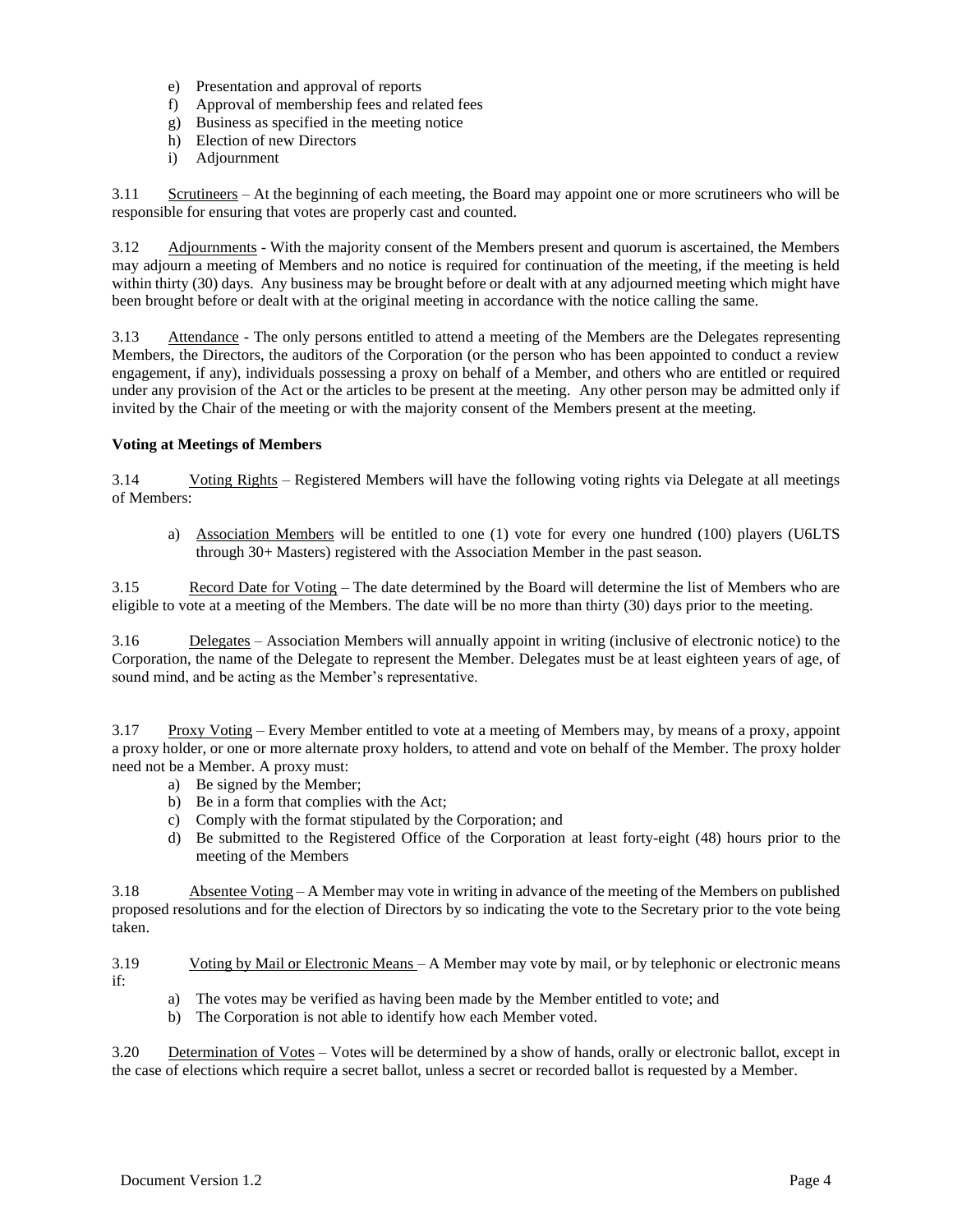3.21 Majority of Votes - Except as otherwise provided in these By-laws, the majority of votes will decide each issue. In the case of a tie the motion is defeated.

3.22 Written Resolution – A resolution signed by all the Members entitled to vote on that resolution at a meeting of the Members is as valid as if it had been passed at a meeting of the Members.

## **ARTICLE IV GOVERNANCE**

#### **Composition of the Board**

4.1 Directors – The Board will consist of up to thirteen (13) Directors.

- 4.2 Composition of the Board The Board will consist of the following:
	- a) Past-Chair (ex-officio)
	- b) President/Chair
	- c) VP of AA/A Chair of the Western Region AA/A Play Standing Committee (ex-officio)
	- d) VP of B/C Chair of the Western Region B/C Play Standing Committee (ex-officio)
	- e) VP of Adult Chair of the Western Region Adult Play Standing Committee (ex-officio)
	- f) Treasurer
	- g) Secretary
	- h) Coaching Director
	- i) Games and Tournaments Director
	- j) Officiating Director
	- k) Membership Services Director
	- l) High-Performance Director
	- m) Marketing Director

4.3 Past Chair - The immediate Past Chair of the Corporation will be appointed into the position of Past Chair provided that this individual is interested in serving in the position and has been approved by Ordinary Resolution of the Board. The term of the Past Chair is two (2) years.

4.4 VP of AA/A - The VP of AA/A is a Director of the Corporation by virtue of their position as Chair of the Western Region AA/A Play Standing Committee.

4.5 VP of B/C - The VP of B/C is a Director of the Corporation by virtue of their position as Chair of the Western Region B/C Play Standing Committee.

4.6 VP of Adult - The VP of Adult is a Director of the Corporation by virtue of their position as Chair of the Western Region Adult Play Standing Committee.

## **Eligibility of Directors**

- 4.7 Eligibility To be eligible for election as a Director, an individual must:
	- a) Be eighteen (18) years of age or older;
	- b) Not have been found under the *Substitute Decisions Act*, 1992 or under the *Mental Health Act* to be incapable of managing property;
	- c) Have the power under law to contract;
	- d) Have not been declared incapable by a court in Canada or in another country; and
	- e) Not have the status of bankrupt.

#### **Election of Directors**

4.8 Nominations Committee - The nominating committee will be chaired by the Past Chair (when the position is filled) or by a Director designated by the Board (when the Past Chair position is not filled).

4.9 Nomination - Any nomination of an individual for election as a Director will: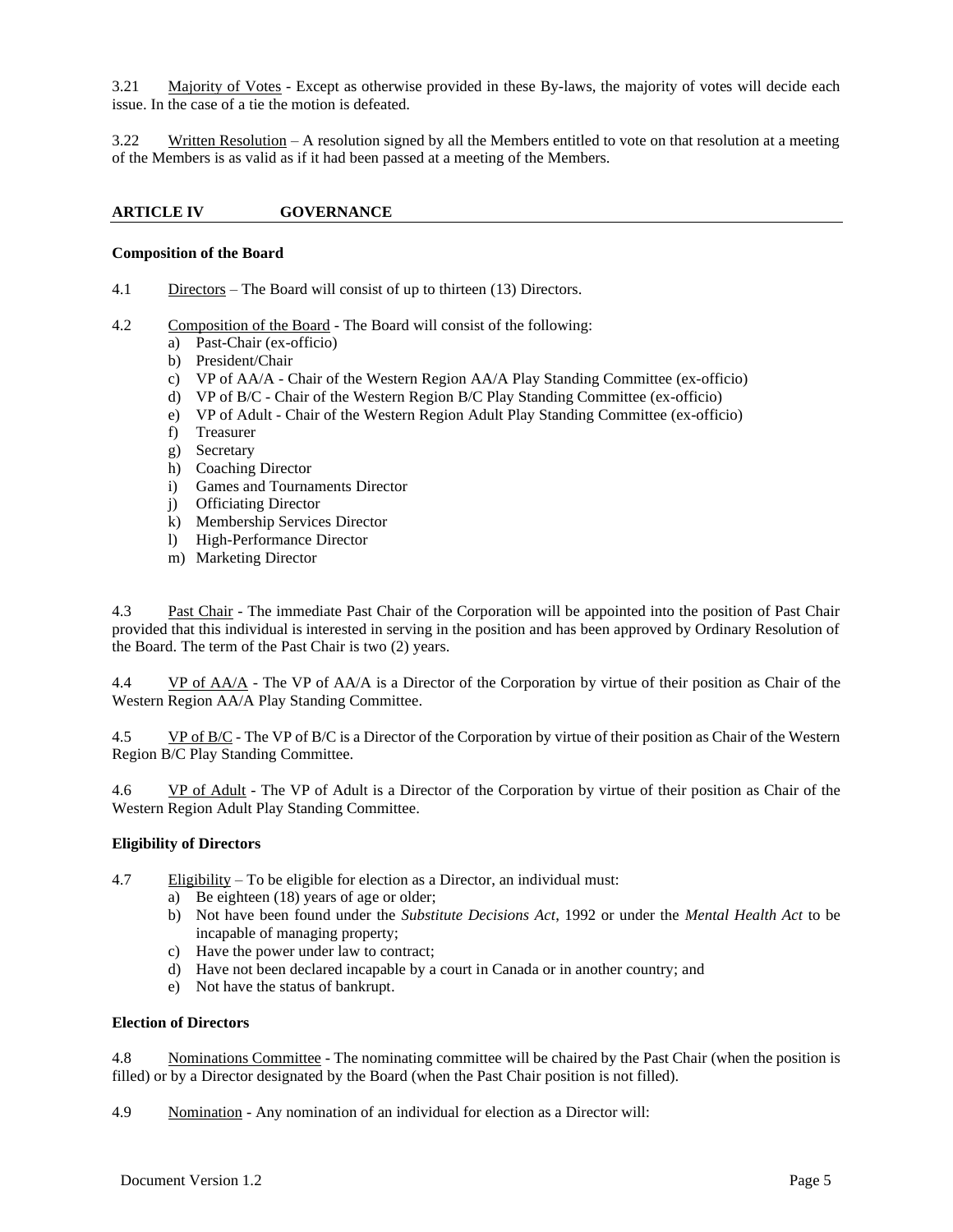- a) Include the written consent of the nominee by signed or electronic signature;
- b) Comply with the procedures established by the Nominations Committee; and
- c) Be submitted to the Registered Office of the Corporation seven (7) days prior to the Annual Meeting. This timeline may be extended by Ordinary Resolution of the Board.

4.10 Nominations from the Floor – An individual may be nominated from the floor of the meeting of the Members in accordance with the Act.

4.11 Circulation of Nominations - Valid nominations will be circulated to Members at the Annual Meeting prior to the elections.

4.12 Election –The Executive positions will be elected at each Annual Meeting as follows:

- a) In odd number years the Chair, Secretary, Coaching Director, Membership Services Director and the Marketing Director will be elected.
- b) In even number years the Treasurer, Games and Tournaments Director, Officiating Director and the High-Performance Director will be elected.

4.13 Elections – Elections for all positions will be decided by majority vote of the Members in accordance with the following:

- a) One Valid Nomination Winner elected by Ordinary Resolution.
- b) Two or More Valid Nominations The nominee(s) receiving the greatest number of votes and Ordinary Resolution will be elected. In the case of a tie, the nominee receiving the fewest votes will be deleted from the list of nominees and a second vote will be conducted. If there continues to be a tie and more nominees than positions, the nominee receiving the fewest votes will be deleted from the list of nominees until there remains the appropriate number of nominees for the position(s) or until a winner is declared. If there continues to be a tie then the winner(s) will be declared by coin flip.

4.14 Post-Election Eligibility – An elected Director who does not meet the eligibility requirements for election as Director will have thirty (30) days to become eligible for the position or will be removed as a Director of the Corporation.

4.15 Terms – Elected Directors will hold office for a term of two (2) years, and will hold office until they or their successors have been duly established in accordance with these By-laws, unless they are re-elected, resign, are removed from or vacate their office. There is no maximum number of terms an individual may sit as a director.

#### **Resignation and Removal of Directors**

4.16 Resignation - A Director may resign from the Board at any time by presenting their notice of resignation to the Board. This resignation will become effective the date on which the notice is received by the Secretary or at the time specified in the notice, whichever is later. When a Director who is subject to a disciplinary investigation or action of the Corporation resigns, that Director will nonetheless be subject to any sanctions or consequences resulting from the disciplinary investigation or action.

4.17 Vacate Office - The office of any Director will be vacated automatically if:

- a) The Director resigns;
- b) The Director is found to be incapable of managing property by a court or under Ontario law;
- c) The Director is found by a court to be of unsound mind;
- d) The Director becomes bankrupt or suspends payment of debts or compounds with creditors or makes an authorized assignment in bankruptcy or is declared insolvent; or
- e) The Director dies.

4.18 Removal – A Director may be removed by Ordinary Resolution of the Members at an Annual Meeting or Special Meeting provided the Director has been given reasonable written notice of, and the opportunity to be present and to be heard at, such a meeting.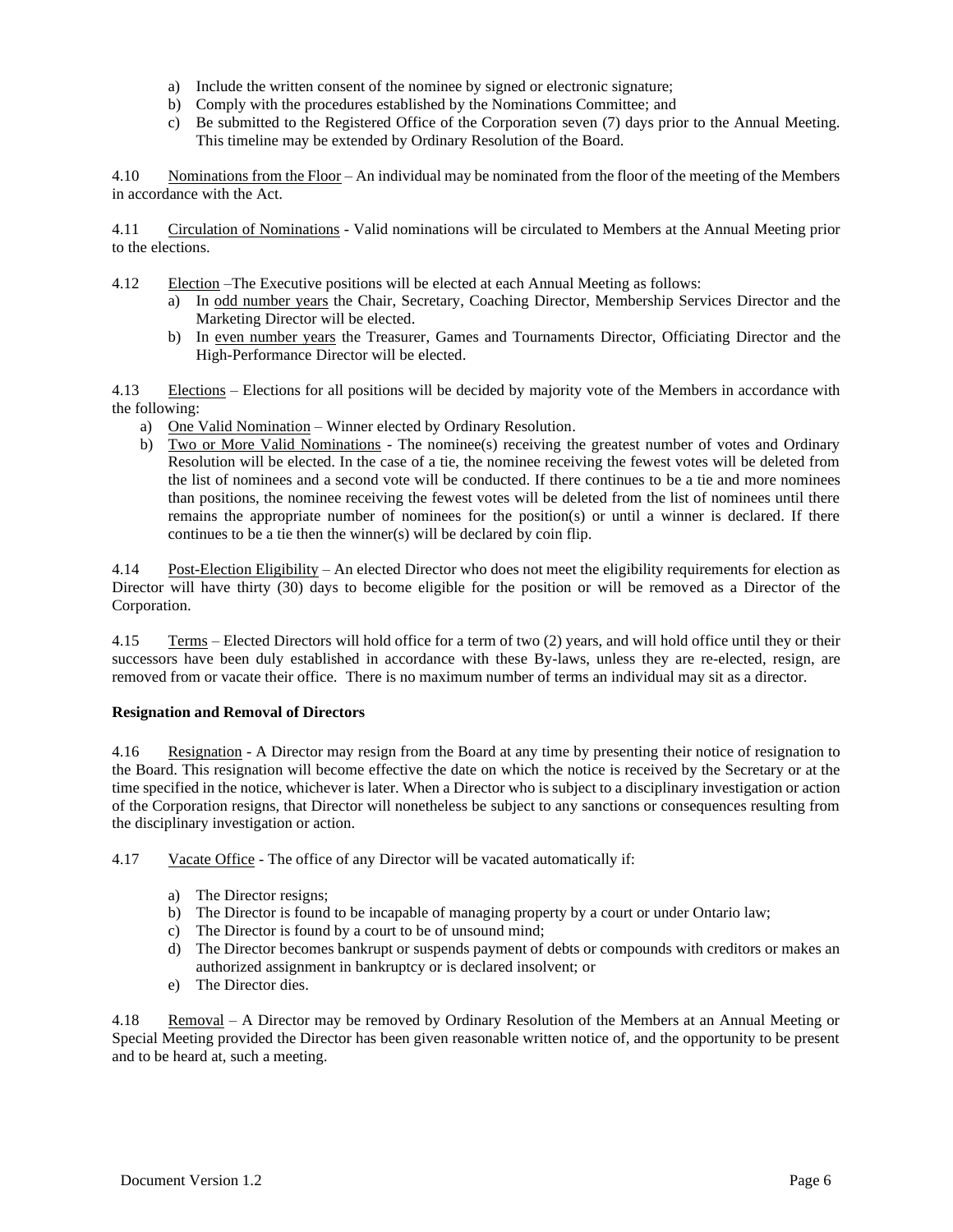## **Filling a Vacancy on the Board**

4.19 Vacancy - Where the position of a Director becomes vacant for whatever reason and there is still a quorum of Directors, the Board may appoint a qualified individual for the remainder of the term. Alternatively, the Board may decide that one or more Directors will execute the duties of the vacant Director position for the remainder of the unexpired term.

## **Meetings of the Board**

4.20 Call of Meeting – A meeting of the Board will be held at any time and place as determined by the Chair, or by written requisition of at least two (2) Directors.

4.21 Chair – The Chair will be the Chair of all Board meetings unless designated by the Chair. In the absence of the Chair, or if the meeting of the Board was not called by the Chair, the VP of AA/A (or designate) will be the Chair of the meeting.

4.22 Notice – Written notice, served other than by mail, of meetings of the Board will be given to all Directors at least seven (7) days prior to the scheduled meeting. Notice served by mail will be sent at least fourteen (14) days prior to the meeting. No notice of a meeting of the Board is required if all Directors waive notice, or if those absent consent to the meeting being held in their absence. If a quorum of Directors is present, each newly elected or appointed Board may, without notice, hold its first meeting immediately following the Annual Meeting of the Corporation.

4.23 Board Meeting with New Directors – For a first meeting of the Board held immediately following the election of Directors at a meeting of the Members, or for a meeting of the Board at which a Director is appointed to fill a vacancy on the Board, it is not necessary to give notice of the meeting to the newly elected or appointed Director(s).

4.24 Number of Meetings – The Board will hold at least four (4) meetings per year.

4.25 Quorum – At any meeting of the Board, quorum will be a majority of Directors.

4.26 Voting – Each Director is entitled to one vote. Voting will be by a show of hands, written, or orally unless a majority of Directors present request a secret ballot. Resolutions will be passed upon a majority of the votes being in favour of the resolution.

4.27 No Alternate Directors - No person shall act for an absent Director at a meeting of directors.

4.28 Written Resolutions - A resolution in writing signed by all the Directors is as valid as if it had been passed at a meeting of the Board.

4.29 Closed Meetings – Meetings of the Board will be closed to Members and the public except by invitation of the Board.

4.30 Meetings by Telecommunications - A meeting of the Board may be held by telephone conference call or by means of other telecommunications technology. Directors who participate in a meeting by telecommunications technology are considered to have attended the meeting.

## **Duties of Directors**

4.31 Standard of Care – Every Director will:

- a) Act honestly and in good faith with a view to the best interests of the Corporation; and
- b) Exercise the care, diligence and skill that a reasonably prudent person would exercise in comparable circumstances.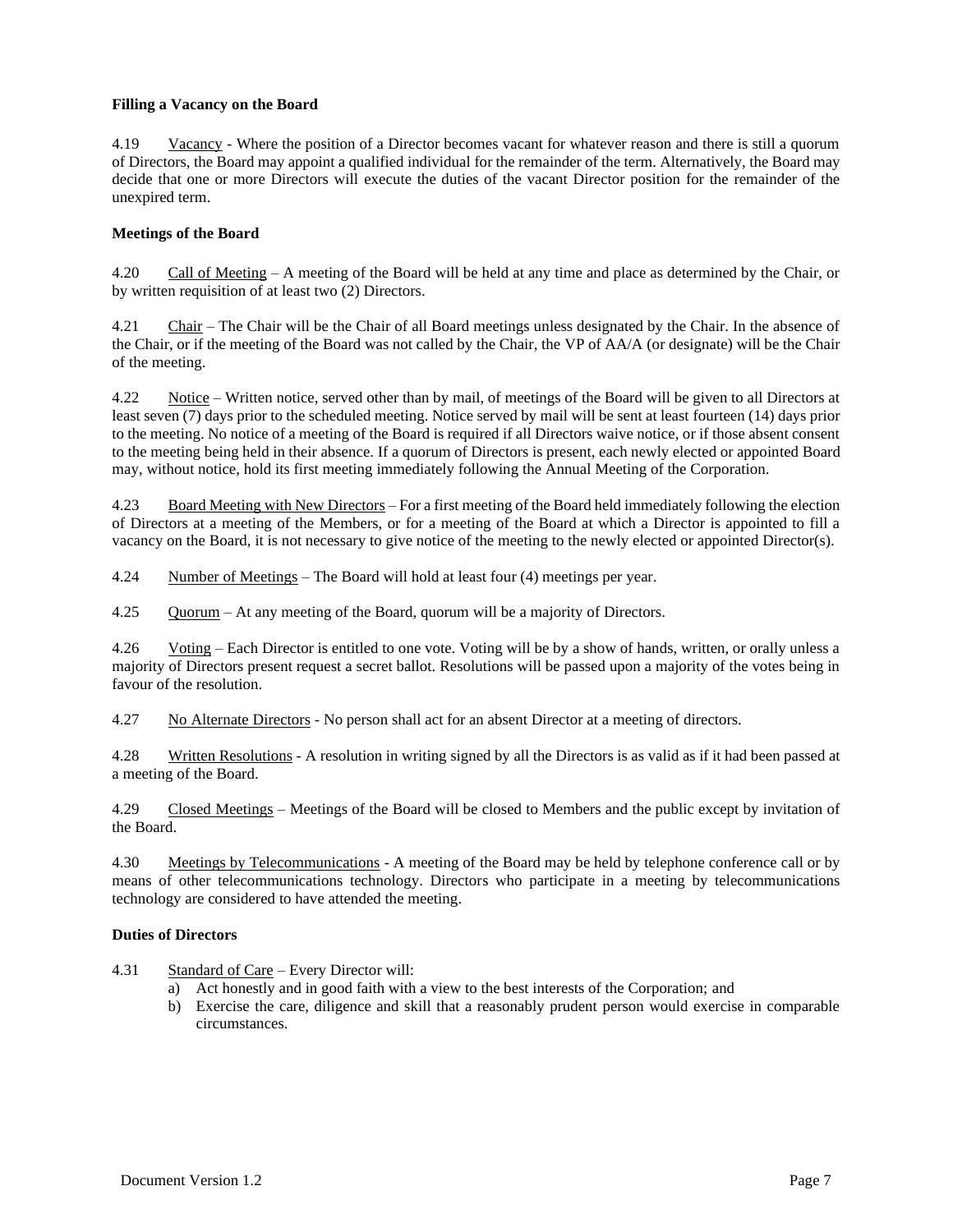### **Powers of the Board**

4.32 Powers of the Corporation – Except as otherwise provided in the Act or these By-laws, the Board has the powers of the Corporation and may delegate any of its powers, duties, and functions.

4.33 Empowered – The Board is empowered, including but not limited to:

- a) Make policies and procedures or manage the affairs of the Corporation in accordance with the Act and these By-laws;
- b) Make policies and procedures relating to the discipline of Members, and have the authority to discipline Members in accordance with such policies and procedures;
- c) Make policies and procedures relating to the management of disputes within the Corporation and deal with disputes in accordance with such policies and procedures;
- d) Employ or engage under contract such persons as it deems necessary to carry out the work of the Corporation;
- e) Determine registration procedures, recommend membership dues, and determine other registration requirements;
- f) Enable the Corporation to receive donations and benefits for the purpose of furthering the objects and purposes of the Corporation;
- g) Make expenditures for the purpose of furthering the objects and purposes of the Corporation;
- h) Borrow money upon the credit of the Corporation as it deems necessary in accordance with these Bylaws; and
- i) Perform any other duties from time to time as may be in the best interests of the Corporation.

### **ARTICLE V OFFICERS**

5.1 Composition – The Officers will be comprised of the Past Chair, Chair, VP of AA/A, VP of B/C, VP of Adult, Secretary and Treasurer.

5.2 Duties - The duties of Officers are as follows:

- a) The Chair will be the chair of the Board, will preside at the Annual and Special Meetings of the Corporation and at meetings of the Board unless otherwise designated, will be the official spokesperson of the Corporation, and will perform such other duties as may from time to time be established by the Board.
- b) The  $VP$  of  $AA/A$  will, in the absence or disability of the Chair or at their request, perform the duties and exercise the powers of the Chair, will be responsible for the A/AA level of play, and will perform such other duties as may from time to time be established by the Board.
- c) The VP of B/C will be responsible for the B/C level of play and will perform such other duties as may from time to time be established by the Board.
- d) The VP of Adult will be responsible for the adult level of play and will perform such other duties as may from time to time be established by the Board.
- e) The Secretary will be responsible for the documentation of all amendments to the Corporation's Bylaws, will ensure that all official documents and records of the Corporation are properly kept, cause to be recorded the minutes of all meetings, will prepare and submit to each meeting of the Members and other meetings a report of all activities since the previous Meeting of the Members or other meetings, will give due notice to all Members of the meeting of the Members of the Corporation, and will perform such other duties as may from time to time be established by the Board.
- f) The Treasurer will, subject to the powers and duties of the Board, keep proper accounting records as required by the Act, will cause to be deposited all monies received by the Corporation in the Corporation's bank account, will supervise the management and the disbursement of funds of the Corporation, when required will provide the Board with an account of financial transactions and the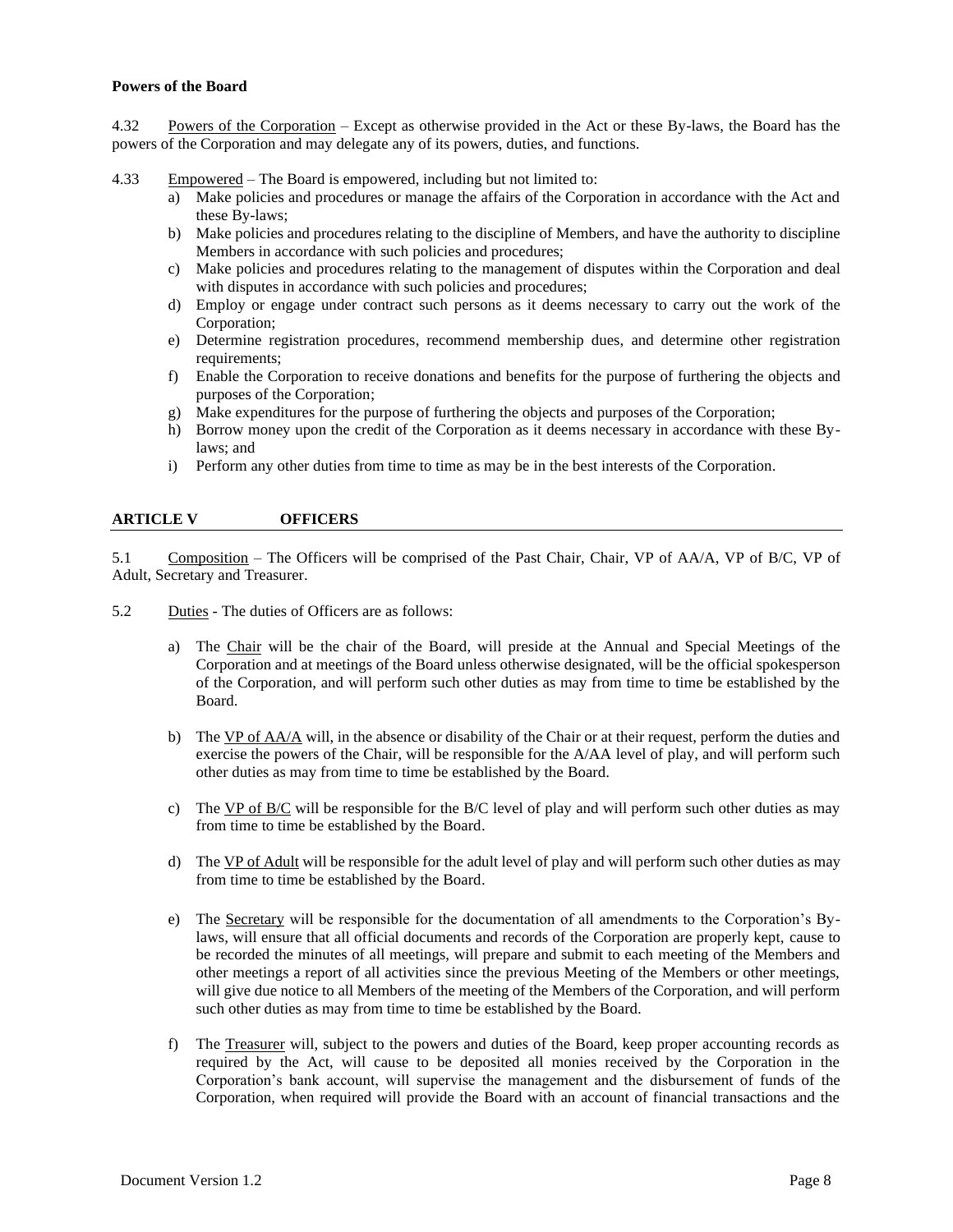financial position of the Corporation, will prepare annual budgets and will perform such other duties as may from time to time be established by the Board.

g) The Past Chair will mentor the Board and perform such duties as may from time to time be established by the Board.

5.3 Delegation of Duties – At the discretion of the Officer and with approval by Ordinary Resolution of the Board, any Officer may delegate any duties of that office to appropriate committee of the Corporation, or to another Director.

5.4 Removal – An Officer may be removed by Ordinary Resolution at a meeting of the Board or of the Members, provided the Officer has been given notice of and the opportunity to be present and to be heard at the meeting where such Ordinary Resolution is put to a vote. If the Officer is removed by the Members, their position as a Director will automatically and simultaneously be terminated.

5.5 Vacancy – Where the position of an Officer, excluding the Chair, becomes vacant for whatever reason and there is still a quorum of Directors, the Board may, by Ordinary Resolution, appoint a qualified individual to fill the vacancy for the remainder of the vacant position's term of office.

5.6 Other Officers – The Board may determine other Officer positions and appoint individuals to fill those positions. Other Officers need not be Directors.

## **ARTICLE VI COMMITTEES**

#### **Committees**

6.1 Executive Committee – The Executive Committee will be composed of the Officers. The Board may delegate any of its powers and functions to the Executive Committee, which will have the authority to oversee the implementation of the Corporation's policies and procedures during intervals between meetings of the Board. Decisions of the Executive Committee must be ratified by the Board at the next meeting of the Board to continue to take effect.

6.2 Appointment of Standing and Ad-Hoc Committees - The Board may appoint such standing and ad-hoc committees as it deems necessary for managing the affairs of the Corporation. The Board may appoint members of these committees or provide for the election of members of these committees, may prescribe the duties and terms of reference of these committees, and may delegate to any of these committees any of its powers, duties, and functions.

6.3 Standing Committees – The Board will have the following standing committees as follows:

- a) Tournament Host Selection Will consist of the Chair, the VP of B/C and the Games and Tournaments **Director**
- b) Western Region AA/A Play Will consist of members defined in the Western Region AA/A Play Terms of Reference
- c) Western Region B/C Play Will consist of members as defined in the Western Region B/C Play Terms of Reference
- d) Western Region Adult Play Will consist of members as defined in the Western Region Adult Play Terms of Reference
- e) Risk and Audit Will consist of Treasurer, Membership Service Director and other individuals appointed by the Board
- f) Human Resources  $&$  Governance Will consist of the Officers
- 6.4 Chair Ex-officio The Chair will be an ex-officio non-voting member of all Committees of the Corporation.

6.5 Composition - The Board may appoint and remove any member of a standing or ad-hoc committee at any time and for any reason.

6.6 Debts – No Committee will have the authority to incur debts in the name of the Corporation.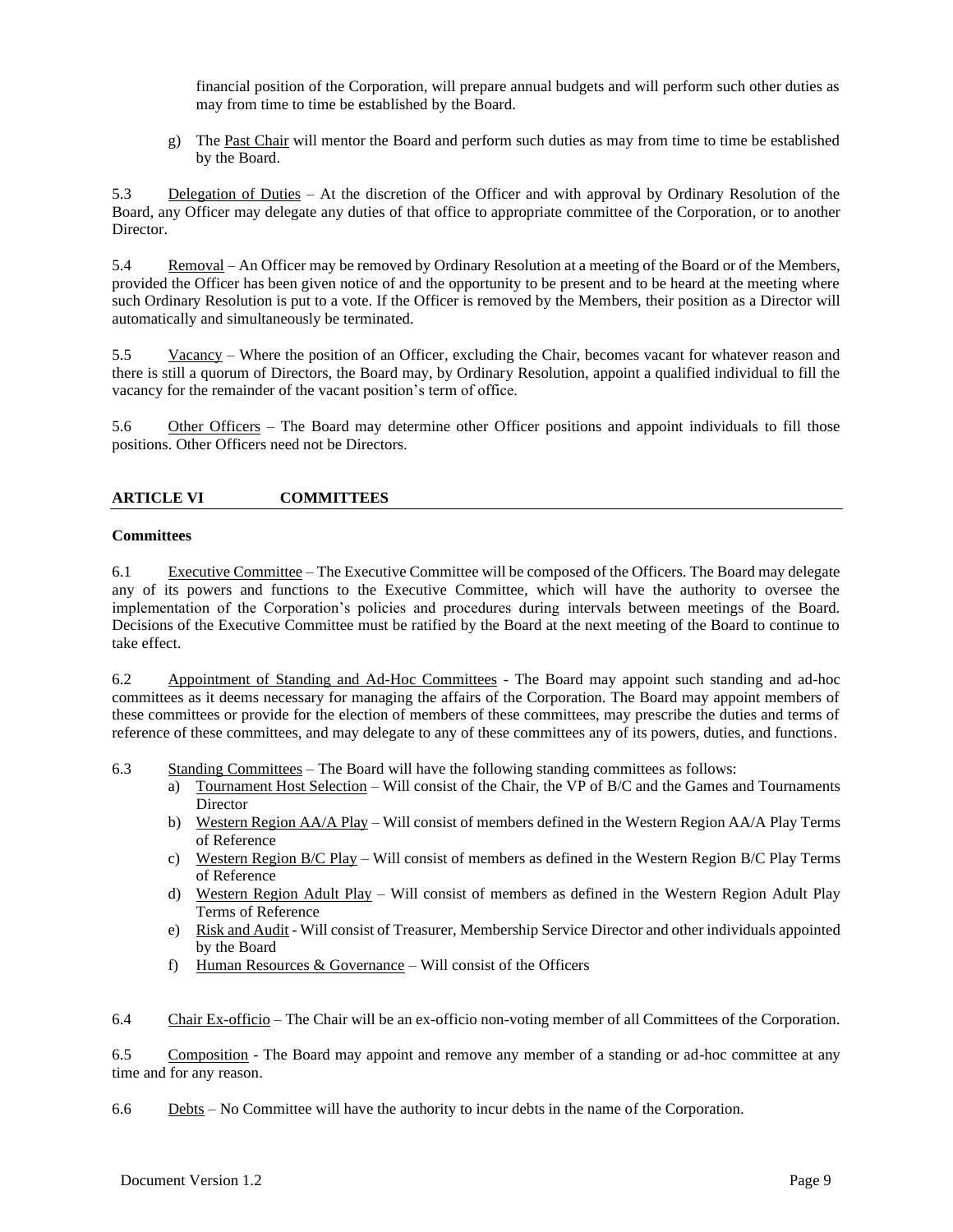## **ARTICLE VII FINANCE AND MANAGEMENT**

7.1 Fiscal Year – Unless otherwise determined by the Board, the fiscal year of the Corporation will be April 1st to March 31<sup>st</sup>.

7.2 Bank - The banking business of the Corporation will be conducted at such financial institution as the Board may determine.

7.3 Auditors - At each Annual Meeting the Members may appoint an auditor to conduct a review engagement of the books, accounts and records of the Corporation in accordance with the Act (see note below). The auditor will hold office until the next Annual Meeting. The auditor will not be an employee, Officer, or Director of the Corporation and must be permitted to conduct a review engagement. When the Corporation's revenue for the previous fiscal year was less than \$100,000, the Members may decline, by 80% resolution, to appoint an auditor.

7.4 Annual Financial Statements – The Directors will approve financial statements (evidenced by signature of one or more Directors) of the Corporation of the last fiscal year of the Corporation but not more than six (6) months before the Annual Meeting and present the approved financial statements before the Members at every Annual Meeting. A copy of the Annual Financial Statements will be provided to any Member requesting a copy of the Financial Statements not less than three (3) days before the Annual Meeting. The Financial Statements will include:

- a) The financial statements;
- b) The auditor's report if required; and
- c) Any further information respecting the financial position of the Corporation.

7.5 Books and Records - The necessary books and records of the Corporation required by these By-laws or by applicable law will be necessarily and properly kept. The books and records include, but are not limited to:

- a) The Corporation's articles and By-laws;
- b) The minutes of meetings of the Members and of any committee of Members;
- c) The resolutions of the Members and of any committee of Members;
- d) The minutes of meetings of the Directors or any committee of Directors;
- e) The resolutions of the Directors and of any committee of Directors;
- f) A register of Directors;
- g) A register of Officers;
- h) A register of Members; and
- i) Account records adequate to enable the Directors to ascertain the financial position of the Corporation on a quarterly basis.

7.6 Signing Authority – Contracts, agreements, deeds, leases, mortgages, charges, conveyances, transfers and assignments of property, leases and discharges for the payment of money or other obligations, conveyances, transfers and assignments of shares, stocks, bonds, debentures, or other securities, agencies, powers of attorney, instruments of proxy, voting certificates, returns, documents, reports, or any other instruments in writing to be executed by the Corporation will be executed by at least two (2) Officers – which must be the Chair and Treasurer, or the Chair or Treasurer along with one (1) other Officer. In addition, the Board may direct a manner in which the person or persons by whom any particular instrument or class of instruments may or will be signed.

7.7 Property - The Corporation may acquire, lease, sell, or otherwise dispose of securities, lands, buildings, or other property, or any right or interest therein, for such consideration and upon such terms and conditions as the Board may determine.

- 7.8 Borrowing The Board may from time to time:
	- a) Borrow money on the credit of the Corporation;
	- b) Issue, reissue, sell or pledge debt obligations including bonds, debentures, debenture stock, notes or other like liabilities (whether secured or unsecured) of the Corporation;
	- c) Give a guarantee on behalf of the Corporation to secure performance of an obligation of any person; and
	- d) Charge, mortgage, hypothecate, or pledge all or any currently owned or subsequently acquired real or personal, moveable or immovable property of the Corporation, including book debts, rights, powers, franchises and undertakings, to secure any debt or liability of the Corporation.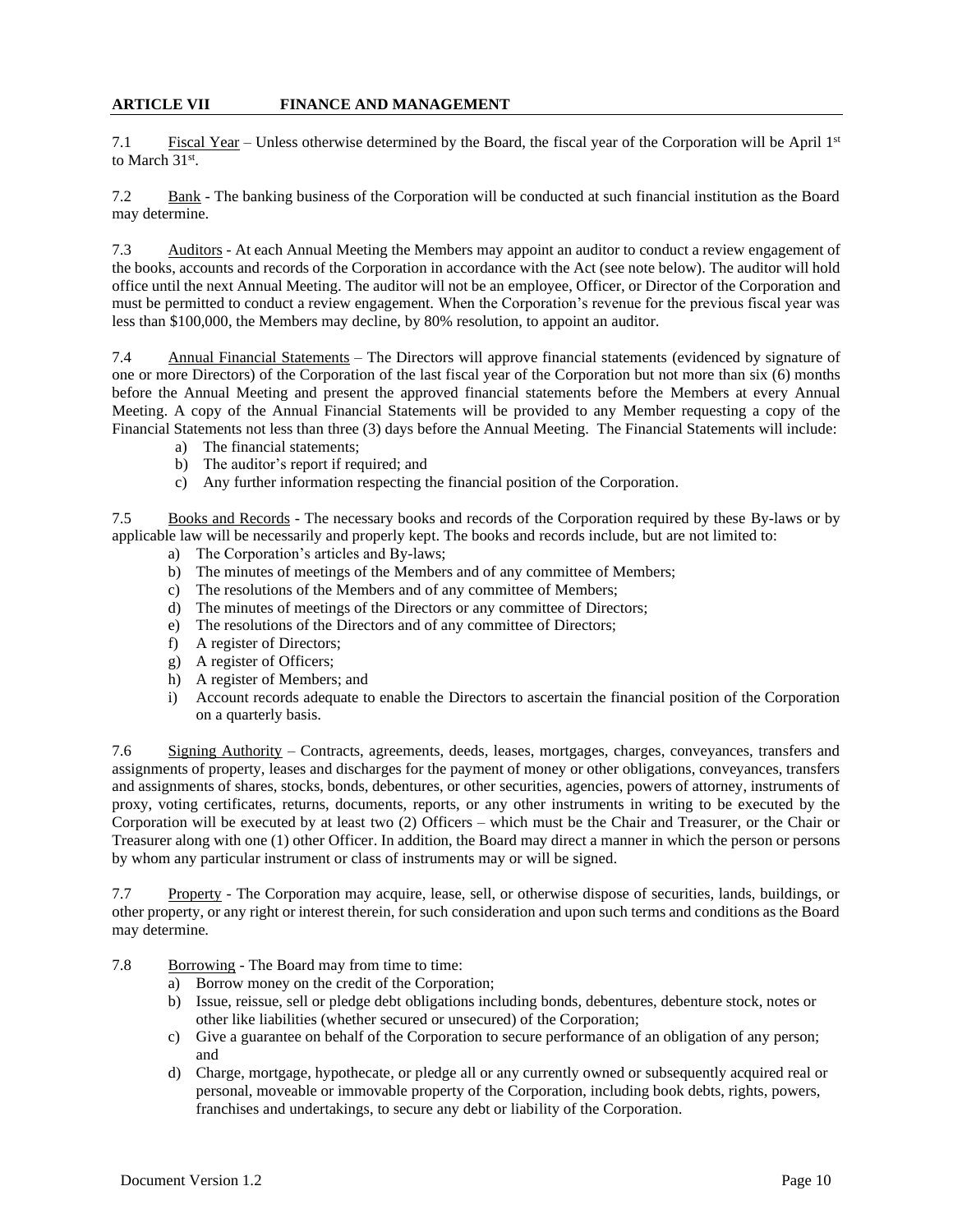7.9 Borrowing Restriction - The Members may, by Special Resolution, restrict the borrowing powers of the Board but a restriction so imposed expires at the next Annual Meeting.

### **Remuneration**

7.10 No Remuneration - All Directors, Officers and members of Committees will serve their term of office without remuneration (unless approved by at a meeting of Members) except for reimbursement of expenses as approved by the Board. This section does not preclude a Director or member of a Committee from providing goods or services to the Corporation under contract or for purchase. Any Director or member of a Committee will disclose the conflict/potential conflict in accordance with these By-laws.

## **Conflict of Interest**

7.11 Conflict of Interest – A Director, Officer or member of a Committee who has an interest, or who may be perceived as having an interest, in a proposed contract or transaction with the Corporation will disclose fully and promptly the nature and extent of such interest to the Board or Committee, as the case may be, will refrain from voting or speaking in debate on such contract or transaction, will refrain from influencing the decision on such contract or transaction, and will otherwise comply with the requirements of the Act regarding conflict of interest.

### **ARTICLE VIII AMENDMENT OF BY-LAWS**

- 8.1 Voting These By-laws may only be amended, revised, repealed or added to:
	- a) Under the jurisdiction of the *Ontario Corporations Act*:
		- i. Ordinary Resolution of the Board of Directors. The new, amended, or revised By-law is effective until the next meeting of the Members, at which the Members may ratify the new, amended, or revised By-law by Ordinary Resolution. A new, amended, or revised By-law that is not ratified by the Members ceases to have effect and no new By-law of the same or like substance has any effect until ratified at a meeting of the Members; or
		- ii. Special Resolution of the voting Members present at a Special Meeting duly called to amend, revise or repeal these By-laws. Any amendments, revisions, addition or deletions will be effective immediately.
		- b) Under the jurisdiction of the *Ontario Not-for-Profit Corporations Act:*
			- i. By Ordinary Resolution of the Board. Any By-laws amendments will be submitted to the Members at the next meeting of Members and, except for those amendments that are considered fundamental changes, the voting Members may confirm, reject or amend the By-laws by Ordinary Resolution.
			- ii. By a Member entitled to vote who may make a proposal to make, amend, or repeal a By-law in accordance with the Act which requires at least sixty (60) days' notice. Any By-laws amendments will be submitted to the Members at the next meeting of Members and, except for those amendments that are considered fundamental changes, the voting Members may confirm, reject or amend the By-laws by Ordinary Resolution.

## **ARTICLE IX NOTICE**

9.1 Written Notice - In these By-laws, written notice will mean notice which is hand-delivered or provided by mail, fax, electronic mail or courier to the address of record of the individual, Director, Officer, or Member, as applicable.

9.2 Date of Notice - Date of notice will be the date on which receipt of the notice is confirmed verbally where the notice is hand-delivered, electronically where the notice is faxed or emailed, or in writing where the notice is couriered, or in the case of notice that is provided by mail, five (5) days after the date the mail is post-marked.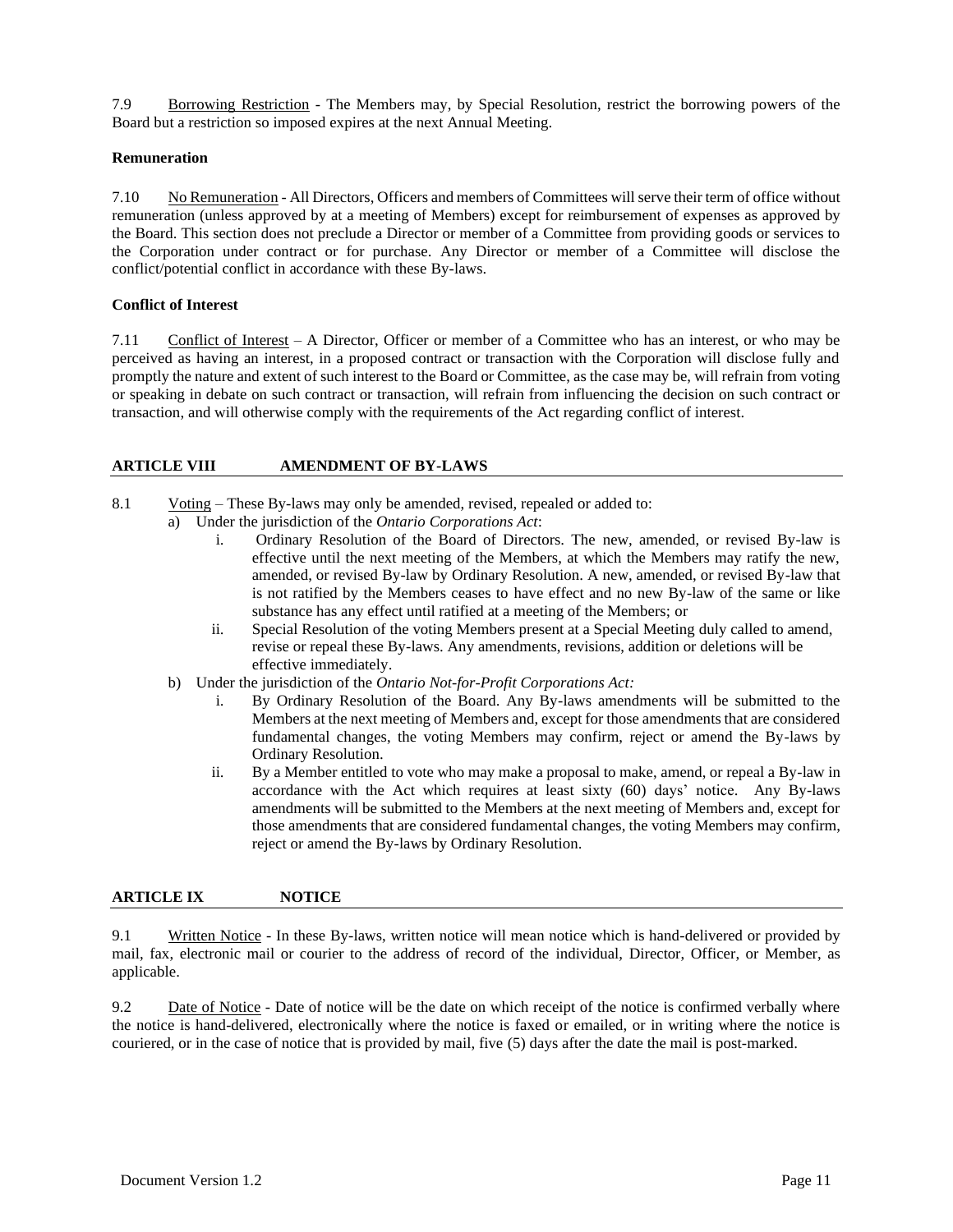9.3 Error in Notice - The accidental omission to give notice of a meeting of the Board or of the Members, the failure of any Director or Member to receive notice, or an error in any notice which does not affect its substance will not invalidate any action taken at the Meeting.

## **ARTICLE X DISSOLUTION**

10.1 Dissolution – Upon dissolution of the Corporation and after payment of all debts and liabilities, its remaining property shall be distributed to organizations which carry on their work solely in the province of Ontario as determined by the Board of Directors.

## **ARTICLE XI INDEMNIFICATION**

11.1 Will Indemnify - The Corporation will indemnify and hold harmless out of the funds of the Corporation each Director and any individual who acts at the Corporation's request in a similar capacity, their heirs, executors and administrators from and against any and all claims, charges, expenses, demands, actions or costs, including an amount paid to settle an action or satisfy a judgment, which may arise or be incurred as a result of occupying the position or performing the duties of a Director or and any individual who acts at the Corporation's request in a similar capacity.

11.2 Will Not Indemnify - The Corporation will not indemnify a Director or any individual who acts at the Corporation's request in a similar capacity for acts of fraud, dishonesty, bad faith, breach of any statutory duty or responsibility imposed upon them under the Act. For further clarity, the Corporation will not indemnify an individual unless:

- a) The individual acted honestly and in good faith with a view to the best interests of the Corporation; and
- b) If the matter is a criminal or administrative proceeding that is enforced by a monetary penalty, the individual had reasonable grounds for believing that their conduct was lawful.

11.3 Insurance - The Corporation will, at all times, maintain in force such Directors and Officers liability insurance.

## **ARTICLE XII FUNDAMENTAL CHANGES**

12.1 Fundamental Changes – Under the jurisdiction of the *Ontario Not-for-Profit Corporations Act,* a Special Resolution of all Members (whether voting or non-voting) is required to make the following fundamental changes to the By-laws or articles of the Corporation. Fundamental Changes are defined as follows:

- a) Change the Corporation's name;
- b) Add, change or remove any restriction on the activities that the Corporation may carry on;
- c) Create a new category of Members;
- d) Change a condition required for being a Member;
- e) Change the designation of any category of Members or add, change or remove any rights and conditions of any such category;
- f) Divide any category of Members into two or more categories and fix the rights and conditions of each category;
- g) Add, change or remove a provision respecting the transfer of a membership;
- h) Increase or decrease the number of, or the minimum or maximum number of, Directors;
- i) Change the purposes of the Corporation;
- j) Change to whom the property remaining on liquidation after the discharge of any liabilities of the Corporation is to be distributed;
- k) Change the manner of giving notice to Members entitled to vote at a meeting of Members;
- l) Change the method of voting by Members not in attendance at a meeting of the Members; or Add, change or remove any other provision that is permitted by the Act.

#### **ARTICLE XIII ADOPTION OF THESE BY-LAWS**